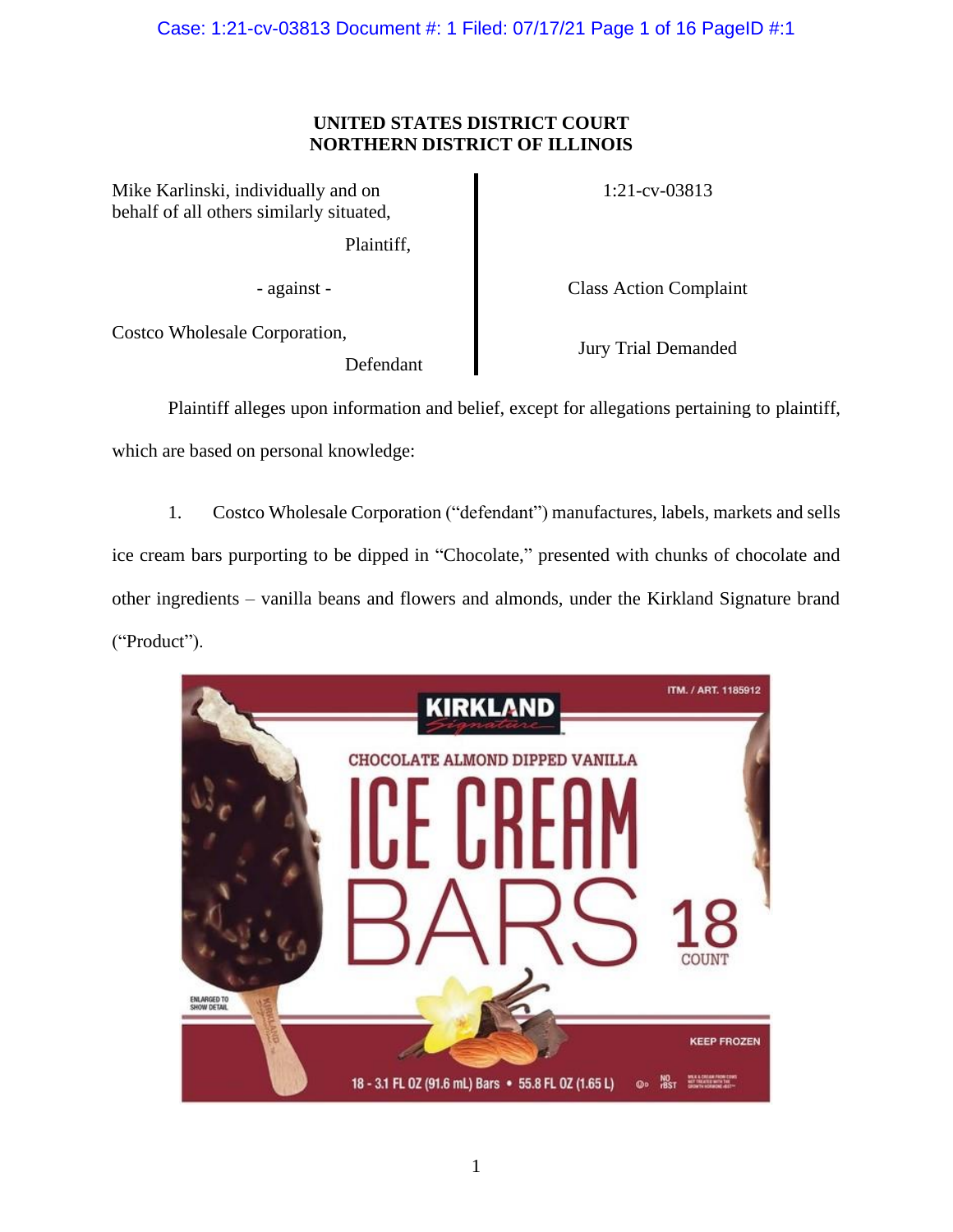# **I. DEFINITION OF CHOCOLATE**

2. Chocolate is defined by Merriam-Webster as a food "prepared from ground roasted cacao beans."

3. Dictionary.com defines chocolate as a "a preparation of the seeds of cacao, roasted, husked, and ground, often sweetened and flavored, as with vanilla."

4. The Cambridge Dictionary describes chocolate as "a sweet, usually brown, food made from cacao seeds, that is usually sold in a block, or a small candy made from this."

5. Google Dictionary – based on its leading search engine that discovers the most relevant and accurate information – defines chocolate as "a food preparation in the form of a paste or solid block made from roasted and ground cacao seeds, typically sweetened."

6. To make chocolate, cacao beans are "Fermented, roasted, [and] shelled," producing cacao nibs.

7. The nibs are ground to produce cocoa mass or chocolate liquor and then combined with dairy ingredients, sweeteners and flavorings.

8. This state, and the Food and Drug Administration ("FDA"), adopted these dictionary definitions to define chocolate as made from cacao beans with a small amount of optional ingredients, like dairy products, sweeteners and flavorings. See 21 C.F.R. § 163.130(a).

9. While a definition draws a sharp boundary around a term to provide meaning, words are also defined by what they exclude. $<sup>1</sup>$ </sup>

10. In the context of chocolate, all definitions universally exclude fats from sources other than cacao ingredients, namely, vegetable fats (oils).<sup>2</sup>

<sup>1</sup> Carnap and Bar-Hillel.

<sup>&</sup>lt;sup>2</sup> Vegetable oils are sometimes referred to as vegetable fats because they may be solid at room temperature.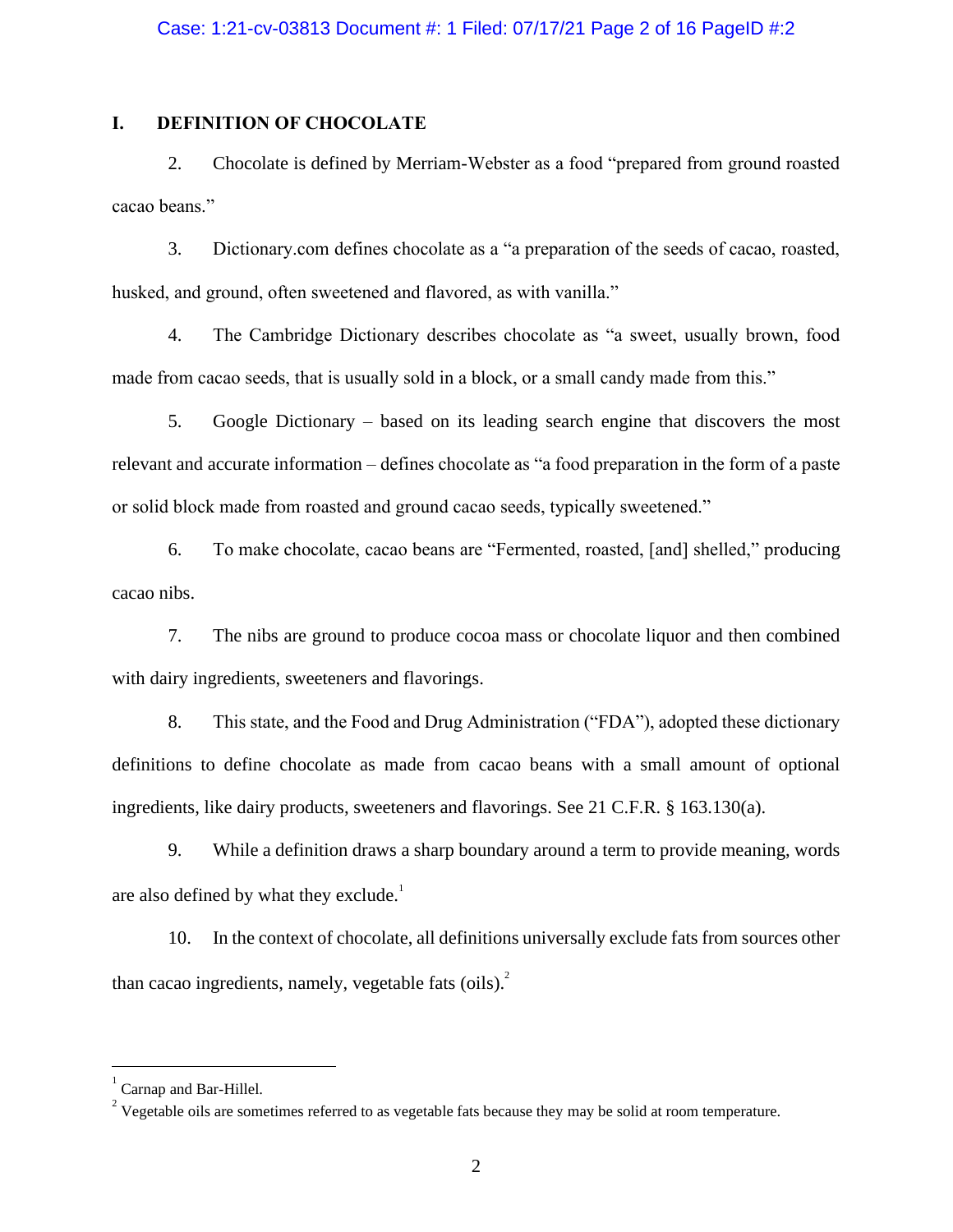### Case: 1:21-cv-03813 Document #: 1 Filed: 07/17/21 Page 3 of 16 PageID #:3

11. Federal and state regulations require that where a food has some chocolate but is mainly vegetable oils, this should be disclosed to consumers. 21 C.F.R. § 163.155(c).

### **II. CONSUMERS EXPECT CHOCOLATE TO BE MADE FROM CACAO BEANS**

12. Historians of chocolate note that "Mixing unnatural ingredients with chocolate – with the intent of extending the quantity of raw product and defrauding customers – has a long history."<sup>3</sup>

13. The main adulterants and extenders were starches and vegetable fats.

14. In 2007, a group of the largest confectionery companies sought to re-define chocolate by replacing cacao ingredients with "cocoa butter equivalents" ("CBE"), or vegetable fats.

15. Over thirty-thousand Americans submitted critical comments, crashing the FDA's website.

16. In an interview on National Public Radio ("NPR"), Cybele May, proprietor of a website devoted to reviews of candy, was asked, "if it's labeled chocolate, [does] it has to have cocoa butter in it?"<sup>4</sup>

17. May replied, "Absolutely, and it cannot contain other vegetable oils. It has to be completely from the cocoa bean."

18. The Los Angeles Times reported on the attempted change to the meaning of chocolate.

19. According to one consumer interviewed, "The idea of substituting vegetable oil for cocoa butter, a natural component of the cocoa bean that is the traditional source of chocolate," "would [make her] feel like [she] was being duped."<sup>5</sup>

 $3$  L.P. Brindle and B.F. Olsen,  $\underline{\text{Adu}}$  teration – [The Dark World of 'Dirty' Chocolate,"](https://doi.org/10.1002/9780470411315.ch47) in Chocolate (eds. L.E. Grivetti and H.Y. Shapiro) (2009).

<sup>&</sup>lt;sup>4</sup> Rebecca Roberts, An Argument Against 'Healthy' Chocolate, Talk of the Nation, Apr. 24, 2007, NPR; candyblog.net.

<sup>&</sup>lt;sup>5</sup> Jerry Hirsch, The Courage of their Confections, Apr. 14, 2007, Los Angeles Times.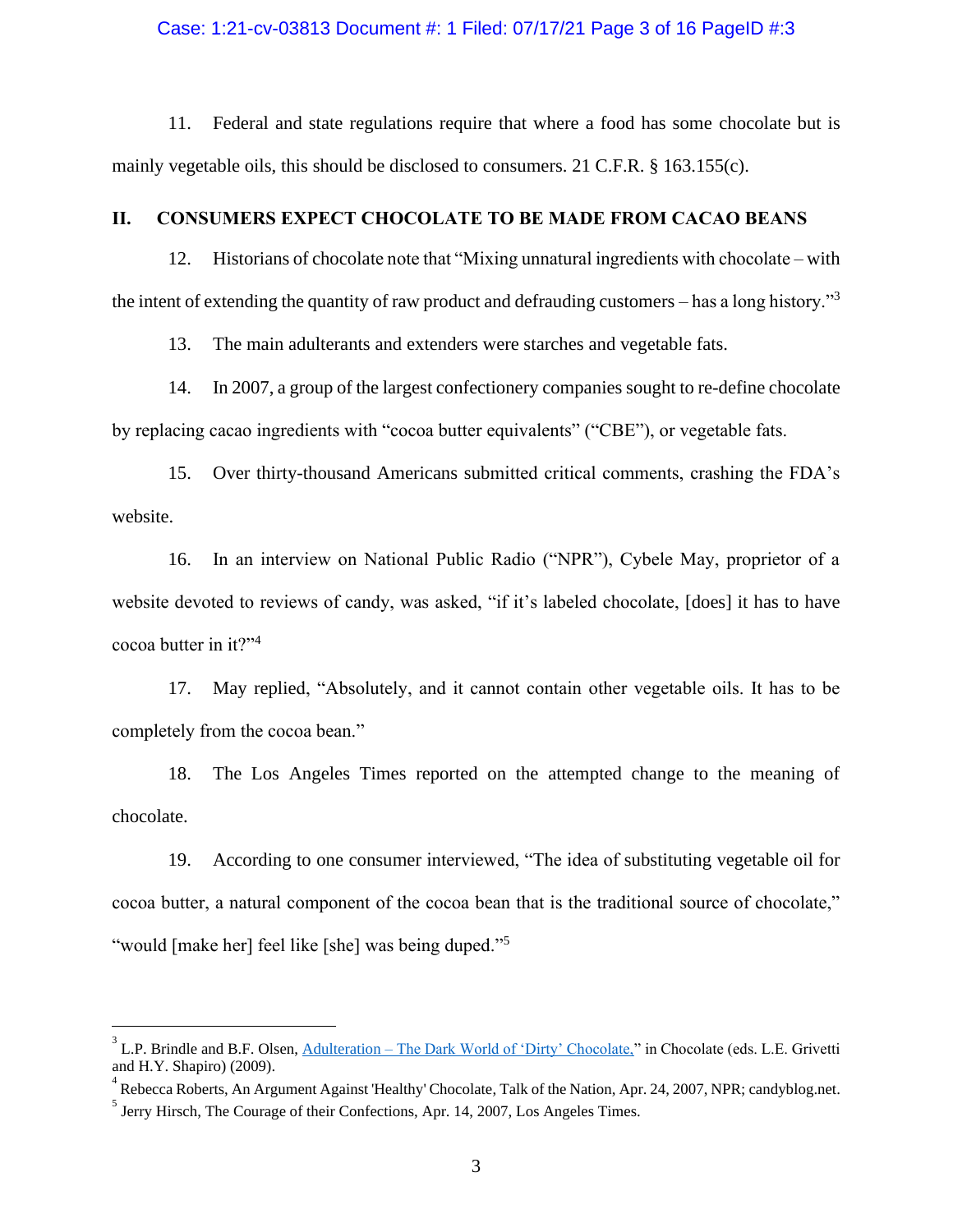### Case: 1:21-cv-03813 Document #: 1 Filed: 07/17/21 Page 4 of 16 PageID #:4

20. One chocolatier commented, "This is all a question of money. If they can take something and dilute it, and still get the taste [for] a fraction of the cost, that's what they want. But the taste is not the same, he and others said."

21. San Francisco-based Gary Guittard, "president of his eponymous, family-owned business [Guittard Chocolate Co.], [saw] this as a battle for the soul of the popular confection."

22. Fran Bigelow, of Seattle's Fran's Chocolates, was asked if she would "ever use vegetable fats and oils instead of cocoa butter in [her] chocolate?," and responded, "No, no, no...we just are fighting to protect the integrity of chocolate," by "educat [ing] consumers."

23. The proposal was defeated, in part due to chocolate colossus and industry leader, Mars Wrigley, which stated:

At Mars, the consumer is our boss, and American consumers are passionate about chocolate. They don't want anyone to change the chocolate they've enjoyed for generations…As a privately held company, we have the freedom to invest in the highest quality chocolate and deliver what consumers want.

24. Recent consumer surveys, including one of over four hundred Americans, reached the same conclusions.

25. Roughly sixty percent of respondents who viewed the Product's front label chocolate statements with chunks of chocolate – expected it would contain more cacao bean ingredients than it did and would not be made with chocolate substitutes.

### **III. REASONS WHY CONSUMERS WANT CHOCOLATE FROM CACAO BEANS**

26. For several reasons, consumers are misled when a food represented as containing chocolate replaces cacao beans with soybeans, or other vegetable oils.

27. First, cacao ingredients are several times more expensive than vegetable oils.

28. Though cocoa butter makes up one-fourth of chocolate, it costs more than three times as much as vegetable oil.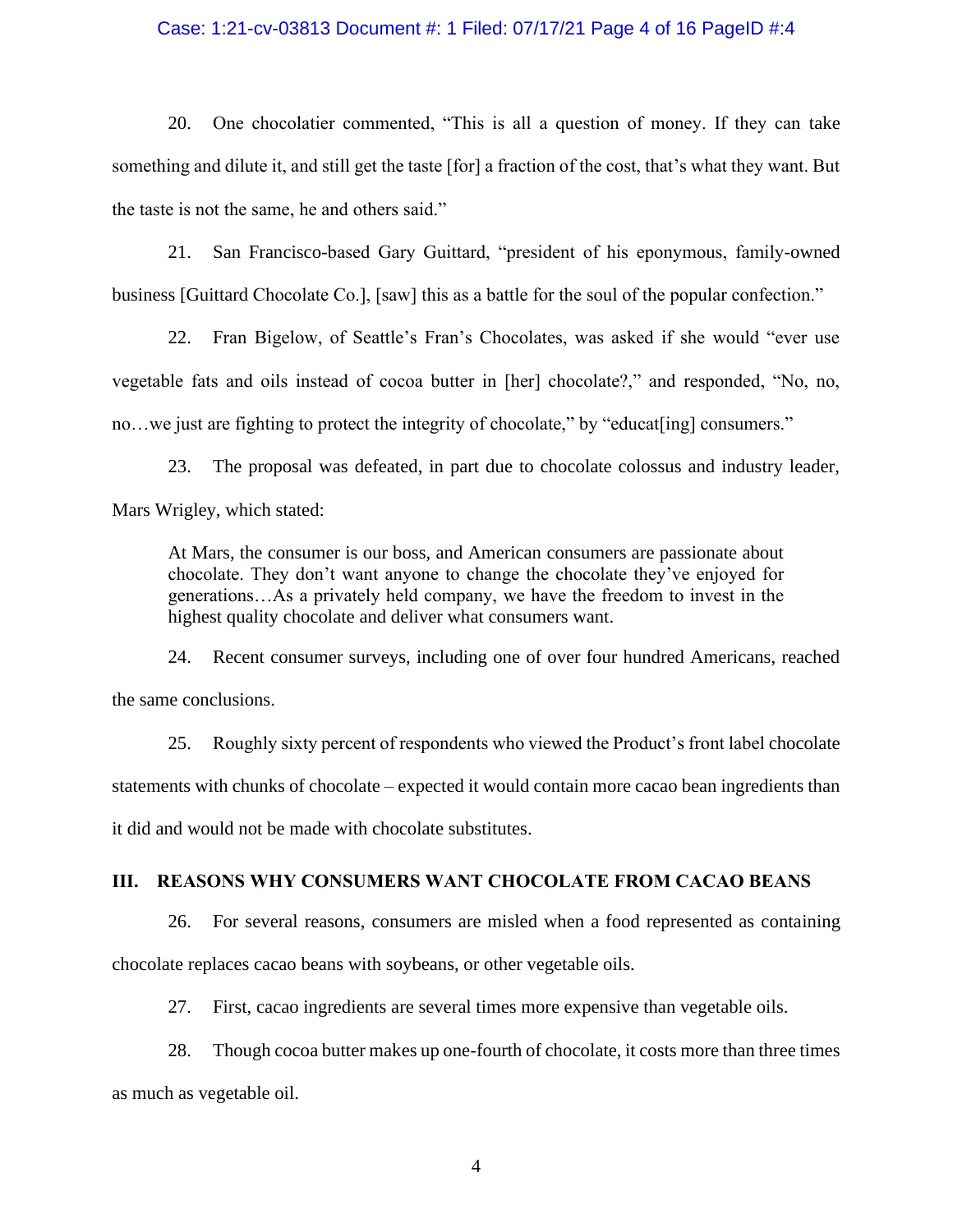### Case: 1:21-cv-03813 Document #: 1 Filed: 07/17/21 Page 5 of 16 PageID #:5

29. Bigelow stated, "there's no benefit to the consumer [to eliminate cacao ingredients], but there's a benefit to the manufacturers that are using those vegetable oils or the lower-cost ingredients."

30. Second, cacao ingredients provide greater satiety than vegetable oils – they are more filling, instead of leaving the consumer feeling like they did not eat anything or ate less, even though their caloric contents are roughly similar.

31. The result is greater consumption of empty calories.

32. Third, the creamy and smooth taste of chocolate is eliminated when vegetable oils are added in place of the cocoa butter from chocolate from cacao beans.

33. The substitution of vegetable oils – in amounts as low as five percent – contribute to a waxy and oily mouthfeel and leave an aftertaste.

34. Cocoa butter, according to Jay King, the president of the Retail Confectioners International, "is the essence of the taste, texture and 'mouth feel'" of chocolate.

35. Though proponents of the plan to add vegetable oils to chocolate claimed consumers "won't notice if they change it," Jean Hammond of Kilwin's Ice Cream Shops, disagreed:

Just that little bit of vegetable oil changes the mouthfeel. It makes it taste waxy. You would just be stunned at the difference in taste. They're just not comparable We take chocolate just very, very seriously. Chocolate-ish is not good enough.

36. Fourth, chocolate has health and nutrition benefits that vegetable oils lack.

37. Numerous studies have indicated that flavonoids in cacao beans positively affect the heart and arteries against harmful free radicals.

38. Vegetable oils raise cholesterol, contain artery-clogging trans-fats and saturated fats, and are linked to higher rates of heart disease.

39. Cocoa butter contains relatively heart-healthy, unsaturated fats, which does not cause elevated cholesterol or greater risks of heart disease.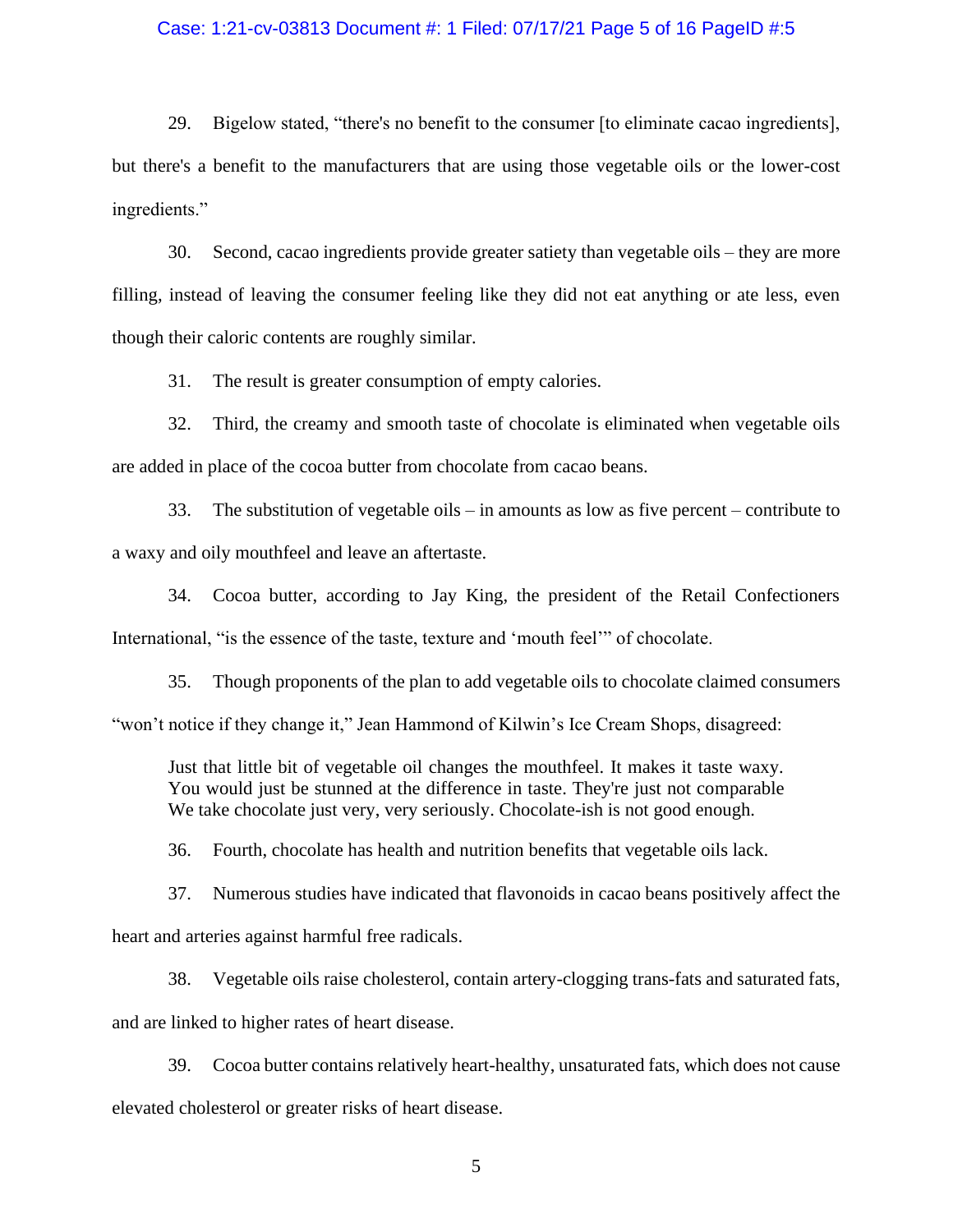## Case: 1:21-cv-03813 Document #: 1 Filed: 07/17/21 Page 6 of 16 PageID #:6

40. Fifth, chocolate is a natural ingredient, while vegetable oils are made through synthetic means.

41. Consumers across all demographics increasingly prefer foods that are natural and avoid highly processed synthetic ingredients made with additives.

42. Chocolate is made through fermentation, roasting, and grinding of cacao beans.

43. In contrast, vegetable oils are highly refined and bleached, subjected to hydrogenation and interesterification, with chemical catalysts, such as nickel and cadmium.

# **IV. THE "CHOCOLATE" IS MOSTLY VEGETABLE OILS**

44. The representation as "Chocolate [Almond] Dipped," with pictures of chocolate and other key ingredients, is false, deceptive and misleading because the "Chocolate" is mainly the opposite of chocolate – vegetable oils.



## **INGREDIENTS:**

**ICE CREAM:** Cream, Milk, Nonfat Milk, Sugar, Egg Yolk, Vanilla Extract.

**MILK CHOCOLATE FLAVORED COATING WITH ALMONDS:** Coating (Sugar, Coconut Oil, Nonfat Dry Milk, Unsweetened Chocolate, Soybean Oil, Unsweetened Chocolate Processed With Alkali, Soy Lecithin), Roasted Almonds (Almonds, Cottonseed Oil).

45. This is determined based upon a close examination of the ingredient list, which identifies the ingredients in order of predominance by weight. 21 C.F.R. § 101.4(a)(1).

46. The ingredient touted on the front label as "Chocolate" is now identified only as

"Milk Chocolate Flavored Coating With Almonds."

47. The components of the "Coating" are listed separately from the "Roasted Almonds."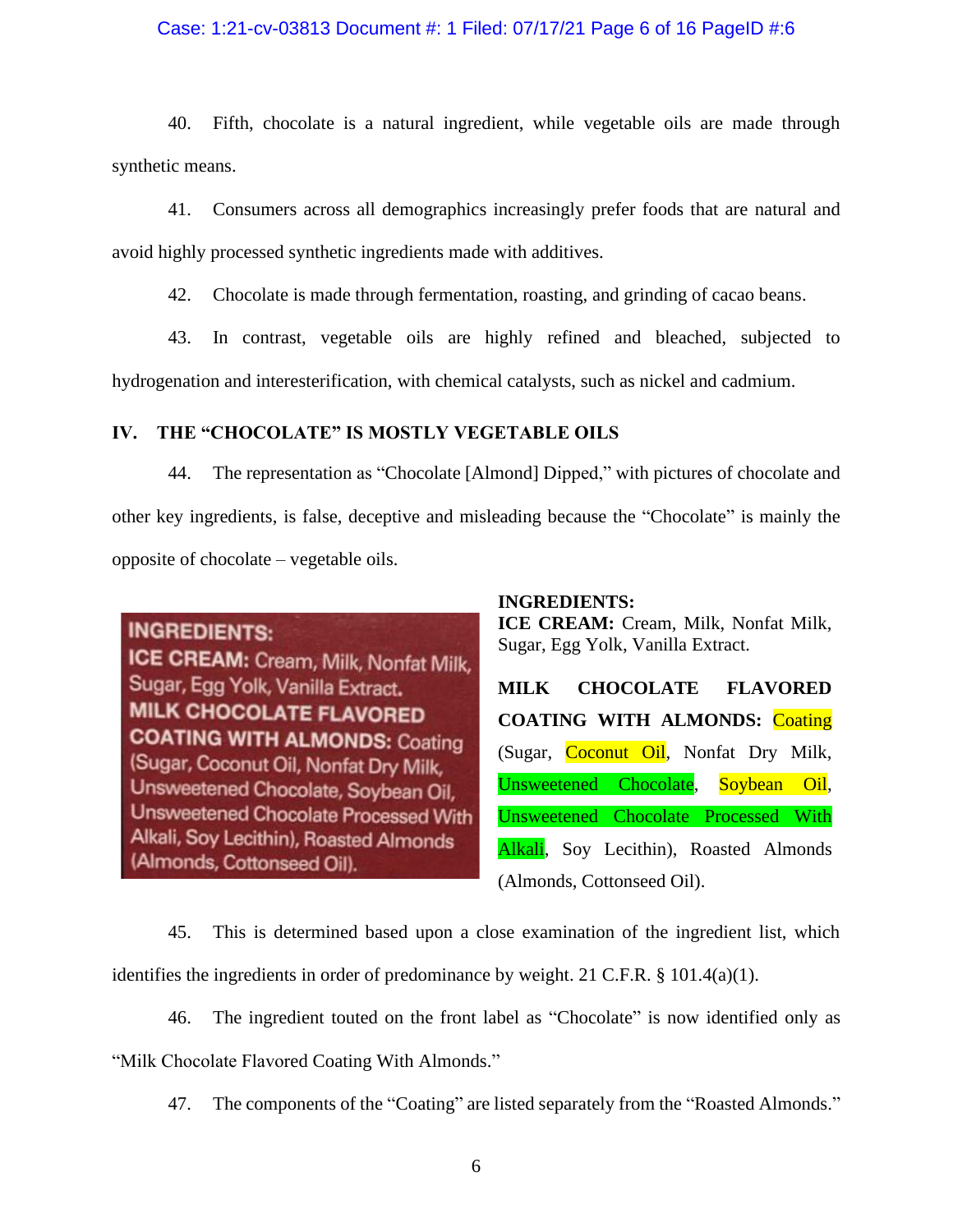### Case: 1:21-cv-03813 Document #: 1 Filed: 07/17/21 Page 7 of 16 PageID #:7

48. That the Coating's "chocolate" contains mainly chocolate substitutes – vegetable oils – is demonstrated by applying mathematical logic to the applicable regulations.

| Order                   | Ingredients                                        | Amounts $(g)$           | Description           |
|-------------------------|----------------------------------------------------|-------------------------|-----------------------|
| 1                       | Sugar                                              | 10                      |                       |
| $\overline{2}$          | <b>Coconut Oil</b>                                 | $\overline{9}$          | <b>Vegetable Oils</b> |
| 3                       | Nonfat Dry Milk                                    | 8                       |                       |
| $\overline{\mathbf{4}}$ | <b>Unsweetened Chocolate</b>                       | $\overline{\mathbf{7}}$ | Chocolate             |
| $\overline{5}$          | <b>Soybean Oil</b>                                 | $\overline{6}$          | <b>Vegetable Oils</b> |
| $\overline{6}$          | <b>Unsweetened Chocolate Processed With Alkali</b> | $\overline{\mathbf{5}}$ | Chocolate             |
| 7                       | Soy Lecithin                                       | 4                       |                       |

49. Sugar is the most predominant ingredient and assigned a theoretical amount of 10 g.

50. This means no other ingredient can weigh as much as 10 g.

51. The amounts of the other ingredients decrease by one gram based on their order in the ingredient list.

52. This logical experiment confirms that the cheaper chocolate substitutes – "Coconut Oil" and "Soybean Oil" – are present in an amount greater than cacao bean ingredients – "Unsweetened Chocolate" and "Unsweetened Chocolate Processed With Alkali."

|                                     | Amounts $(g)$ |
|-------------------------------------|---------------|
| <u>Total Vegetable Oils</u>         | 15            |
| <b>Total Cacao Bean Ingredients</b> |               |

- 53. The second most predominant ingredients in the Coating are sugar and coconut oil.
- 54. However, this analysis overstates the amount of chocolate in the Product.
- 55. The ingredient list misidentifies the sixth ingredient, "unsweetened chocolate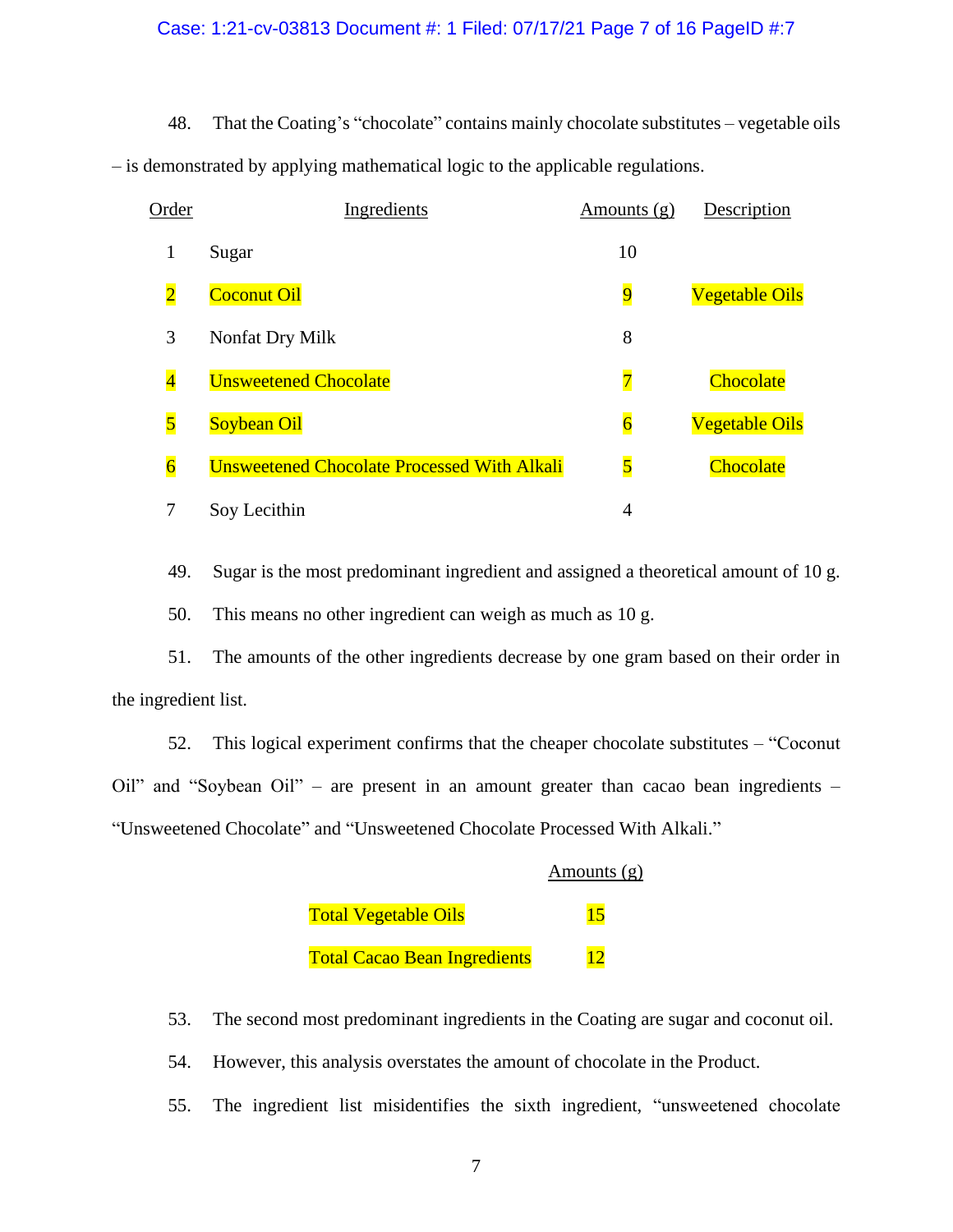### Case: 1:21-cv-03813 Document #: 1 Filed: 07/17/21 Page 8 of 16 PageID #:8

processed with alkali."

56. Chocolate has two main components – cocoa solids and cocoa butter.

57. Cocoa solids (or cocoa powder) provide flavor, while cocoa butter provides a rich texture.

58. Since cocoa powder can have a strong taste, it is sometimes processed with alkali ingredients.

59. Chocolate is not processed with alkali, but cocoa powder is.

60. Therefore, the ingredient identified as "unsweetened chocolate processed with alkali" is not chocolate, but cocoa powder.

61. This means that the Product contains even less chocolate than otherwise assumed, because cocoa powder lacks cocoa butter.

62. The pictures of the ingredients on the front label – chunks of chocolate, vanilla beans and a vanilla flower and almonds – tells consumers the Product will contain non-de minimis amounts of these highlighted ingredients.

63. While this appears true for vanilla and almonds, it is false for chocolate.

64. Consumers expect that companies – especially larger and respected businesses, like Costco – to tell them the truth, not half-truths.

65. Consumers of a premium ice cream bar, under the Kirkland Signature brand, will not be so distrustful to scrutinize the fine print of the ingredient list to confirm the front label is accurate.

66. Guittard stated that nothing prevents a company from making a product without actual chocolate, but it "has to be labeled 'chocolate flavored' (for it still has the cocoa in it) rather than 'chocolate.' That gives the consumer a signal that something less than chocolate lies beneath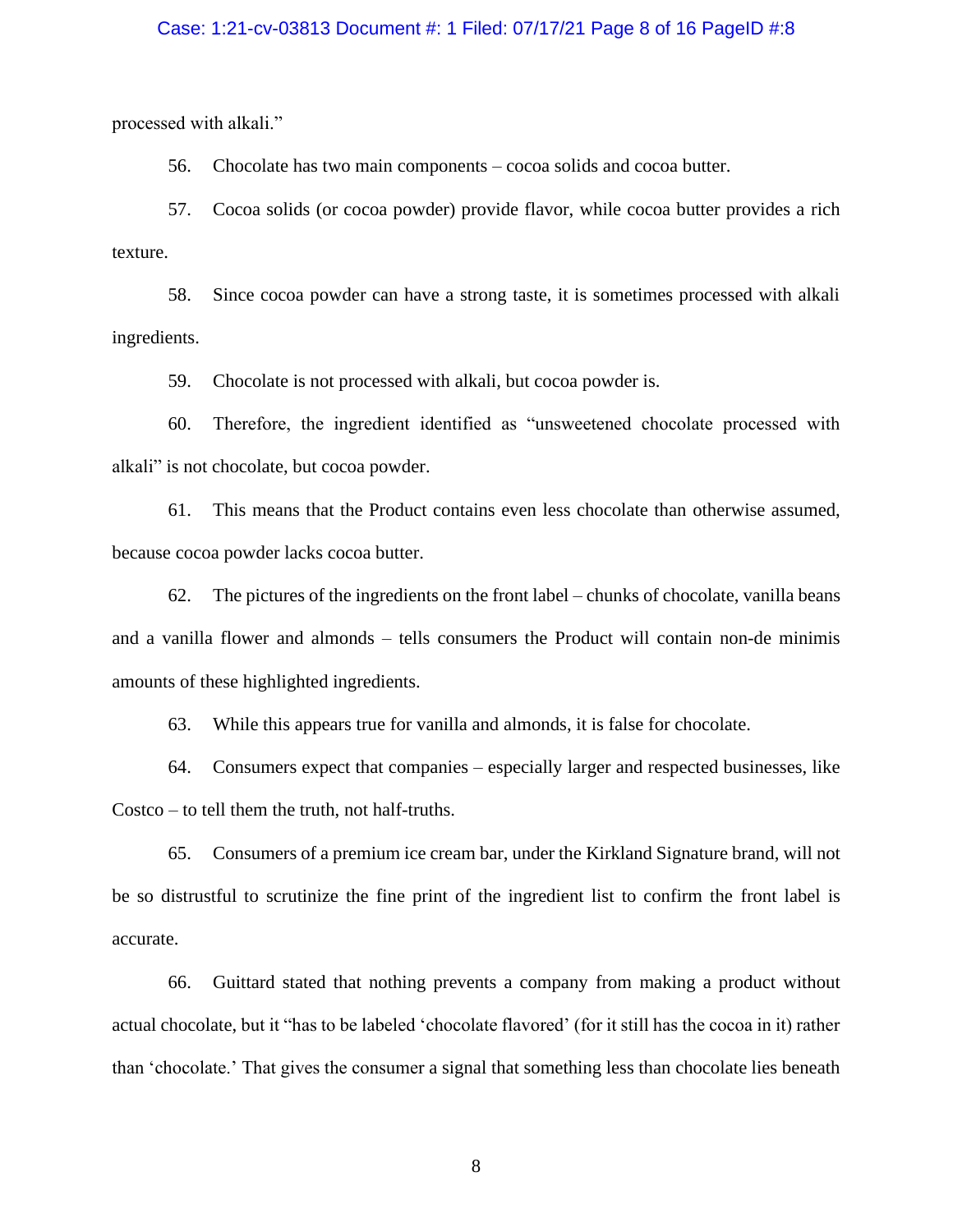### Case: 1:21-cv-03813 Document #: 1 Filed: 07/17/21 Page 9 of 16 PageID #:9

the wrapping."

67. While the Product's ingredient list may give that "signal," this is expected and required to be disclosed prominently on the front of the label, as "milk chocolate and vegetable oil coating." 21 C.F.R. § 163.155(c).

68. Even chocolate aficionados such as Cybele May indicated that expectations for chocolate are so well-established that she "do[es]n't want to have to flip over the chocolate bar to read the ingredients to know what I'm getting. I want to know on the front that it is chocolate with cocoa butter."

69. Reasonable consumers must and do rely on a company to honestly identify and describe the components and features of the Product.

70. The value of the Product that plaintiff purchased was materially less than its value as represented by defendant.

71. Defendant sold more of the Product and at higher prices than it would have in the absence of this misconduct, resulting in additional profits at the expense of consumers.

72. Had Plaintiff and proposed class members known the truth, they would not have bought the Product or would have paid less for it.

73. The Product is sold for a price premium compared to other similar products, approximately \$14.99 per box of 18 bars (55.8 OZ), a higher price than it would otherwise be sold for, absent the misleading representations and omissions.

#### Jurisdiction and Venue

74. Jurisdiction is proper pursuant to Class Action Fairness Act of 2005 ("CAFA"). 28 U.S.C. § 1332(d)(2).

75. Upon information and belief, the aggregate amount in controversy exceeds \$5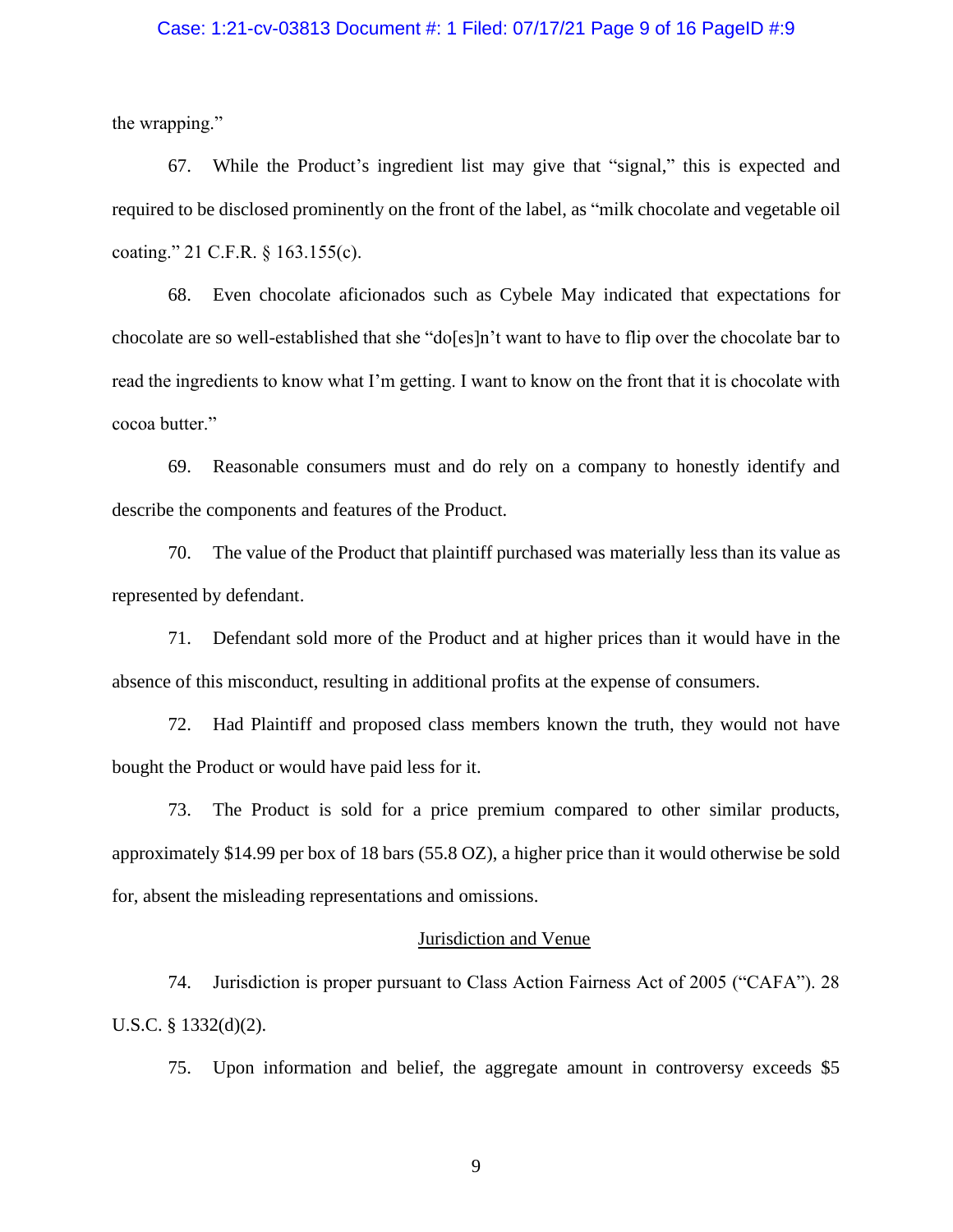### Case: 1:21-cv-03813 Document #: 1 Filed: 07/17/21 Page 10 of 16 PageID #:10

million, including any statutory damages, exclusive of interest and costs.

76. Plaintiff Mike Karlinski is a citizen of Illinois.

77. Defendant Costco Wholesale Corporation is a Washington corporation with a principal place of business in Issaquah, King County, Washington.

78. The parties are citizens of different states.

79. Venue is proper because plaintiff resides in this district and a substantial portion of the events giving rise to the claims occurred in this district.

#### Parties

80. Plaintiff Mike Karlinski is a citizen of Darien, DuPage County, Illinois.

81. Defendant Costco Wholesale Corporation, is a Washington corporation with a principal place of business in Issaquah, Washington, King County.

82. Defendant operates close to six hundred warehouse stores in the United States.

83. Defendant's business model is based on an annual membership fee of \$60.

84. By using the membership fee as a source of revenue, Defendant sells higher quality goods at lower prices than competitors, because it does not need to maximize profit on every item.

85. The Product is available at Defendant's stores within this state.

86. Through the internet, even non-members are able to purchase the Product by using grocery delivery services such as Instacart.

87. Plaintiff bought the Product on one or more occasions within the statute of limitations for each cause of action alleged, at defendant's stores at locations including 1320 Illinois Rte 59, Naperville, IL 60564, in April 2021, among other times.

88. Plaintiff bought the Product at or exceeding the above-referenced price.

89. All purchases at Defendant's stores require scanning of a member's identification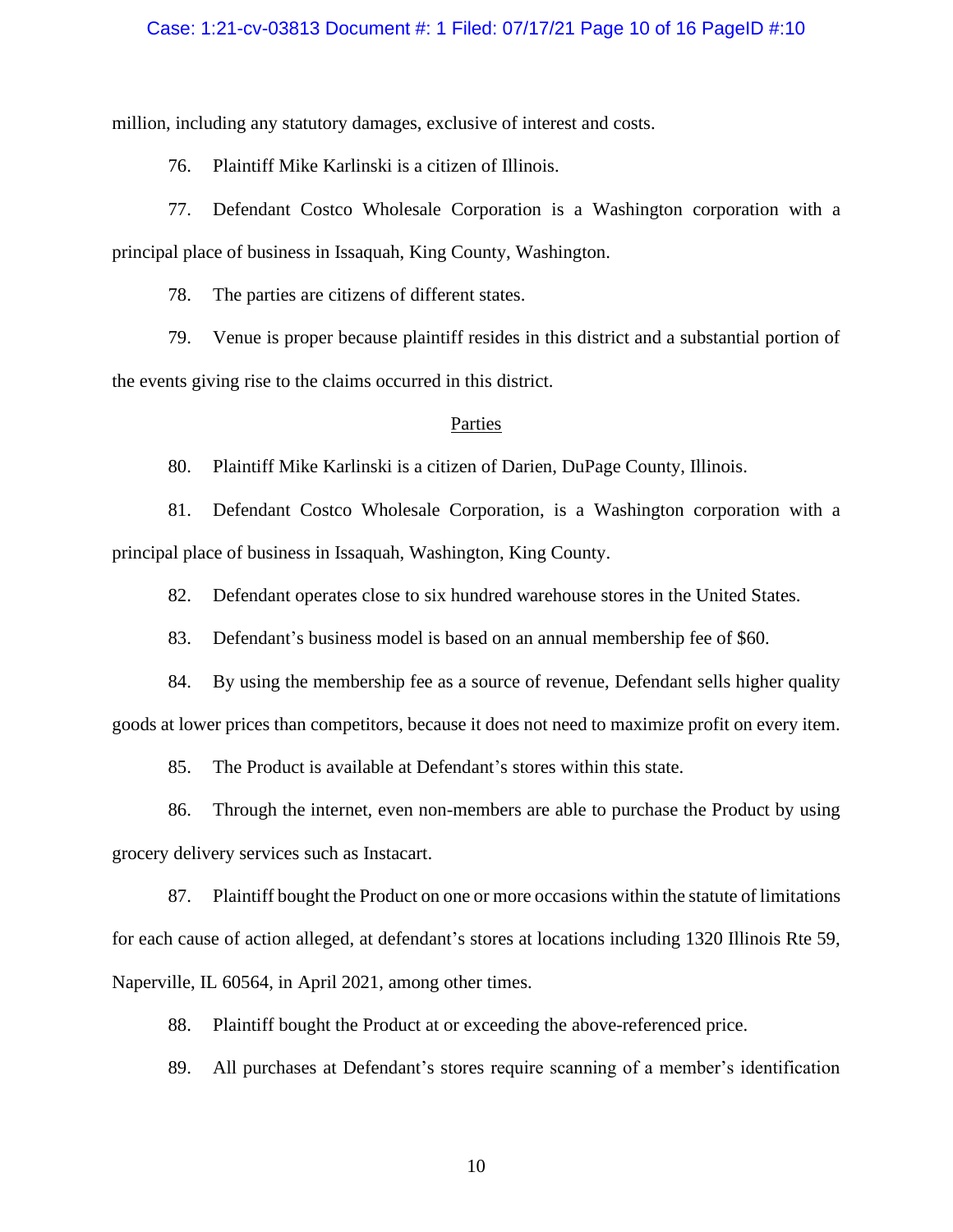### Case: 1:21-cv-03813 Document #: 1 Filed: 07/17/21 Page 11 of 16 PageID #:11

card, and Defendant's database stores and maintains the member's purchase history – products, prices, quantities and dates.

90. Plaintiff is a Costco member.

91. Plaintiff has been required to scan his membership card and/or provide his member number every time he buys anything at Costco, including the Product.

92. Defendant knows when, where, how many times, and how much Plaintiff paid for the Product.

93. Plaintiff sought to purchase a product with a materially greater amount of chocolate – understood by him and reasonable consumers as consisting of mainly cacao ingredients like cocoa butter – than the Product contained.

94. Plaintiff saw the chunks of chocolate on the front label and expected the Product's chocolate coating would be made from chocolate from cacao beans, not soybeans.

95. Plaintiff did not observe pictures of soybean oil or coconut oil on the front label.

96. Plaintiff expected a product that tasted like chocolate.

97. Plaintiff wanted more than a "chocolatey" taste, though he failed to receive such a taste, because the Product was mainly vegetable oils, which resulted in a waxy and oily taste.

98. Plaintiff expected the Product's coating would contain an appreciable amount of chocolate ingredients.

99. Plaintiff relied on the front label, which references "chocolate" even though the Product contained a negligible amount of chocolate from cacao beans and omits mentioning the greater amount of lower cost chocolate substitutes – vegetable oils.

100. Plaintiff is not a nutritionist, food scientist, or labeling expert, but a lay consumer, who did not have Defendant's specialized knowledge regarding the ingredients in the Product and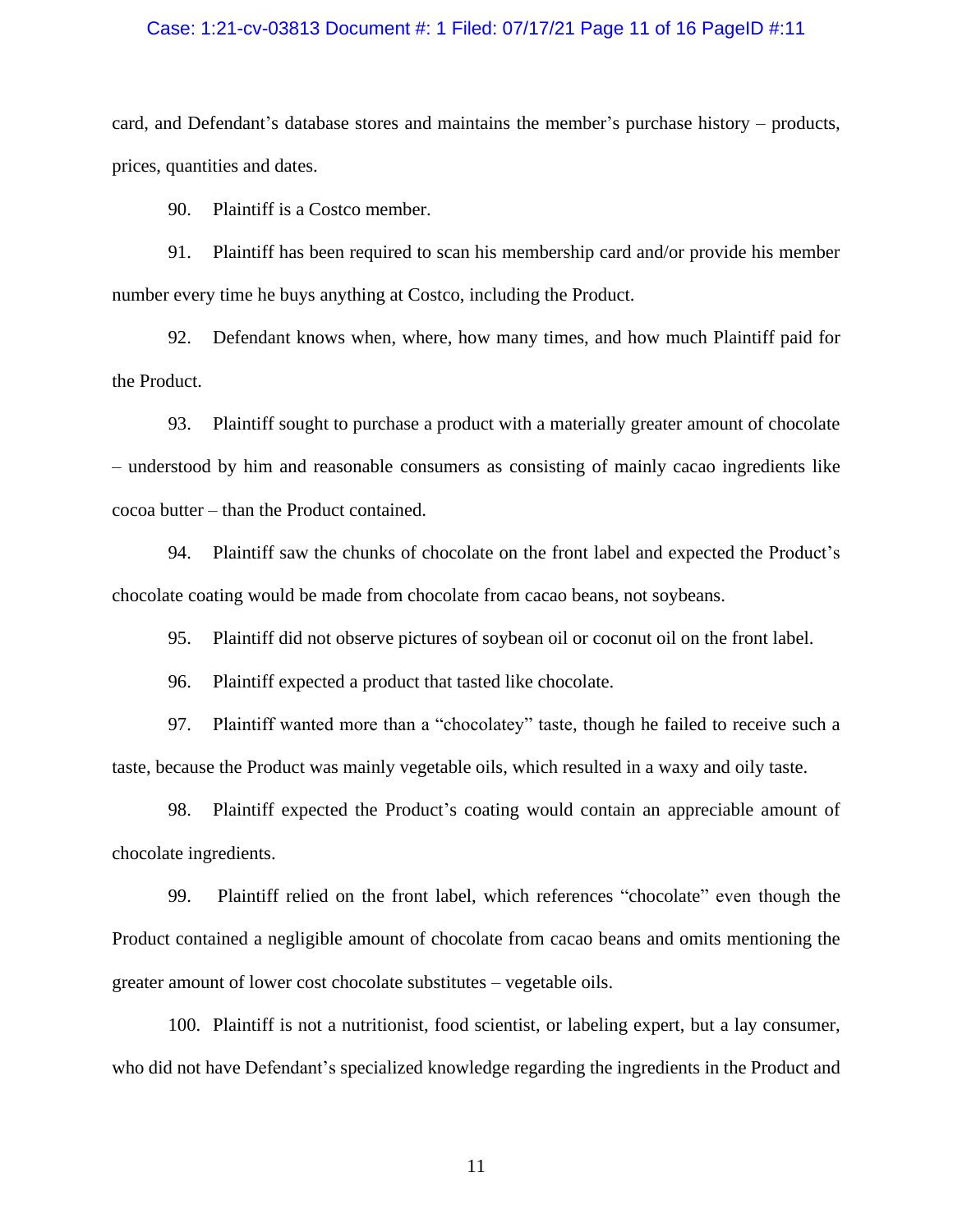### Case: 1:21-cv-03813 Document #: 1 Filed: 07/17/21 Page 12 of 16 PageID #:12

how to truthfully calculate that the amount of chocolate was de minimis.

101. Plaintiff would not have purchased the Products if he knew the representations were false and misleading.

102. Plaintiff chose between Defendant's Product and other similar products which were represented similarly, but which did not misrepresent their attributes and/or lower-priced products which did not make the claims made by Defendant.

103. The Product was worth less than what Plaintiff paid and he would not have paid as much absent Defendant's false and misleading statements and omissions.

104. Plaintiff intends to, seeks to, and will purchase the Product again when he can do so with the assurance that Product's representations are consistent with its composition.

### Class Allegations

105. The class will consist of all Illinois residents who purchased the Product during the statutes of limitations for each cause of action alleged.

106. Common questions of law or fact predominate and include whether defendant's representations were and are misleading and if plaintiff and class members are entitled to damages.

107. Plaintiff's claims and basis for relief are typical to other members because all were subjected to the same unfair and deceptive representations and actions.

108. Plaintiff is an adequate representative because his interests do not conflict with other members.

109. No individual inquiry is necessary since the focus is only on defendant's practices and the class is definable and ascertainable.

110. Individual actions would risk inconsistent results, be repetitive and are impractical to justify, as the claims are modest relative to the scope of the harm.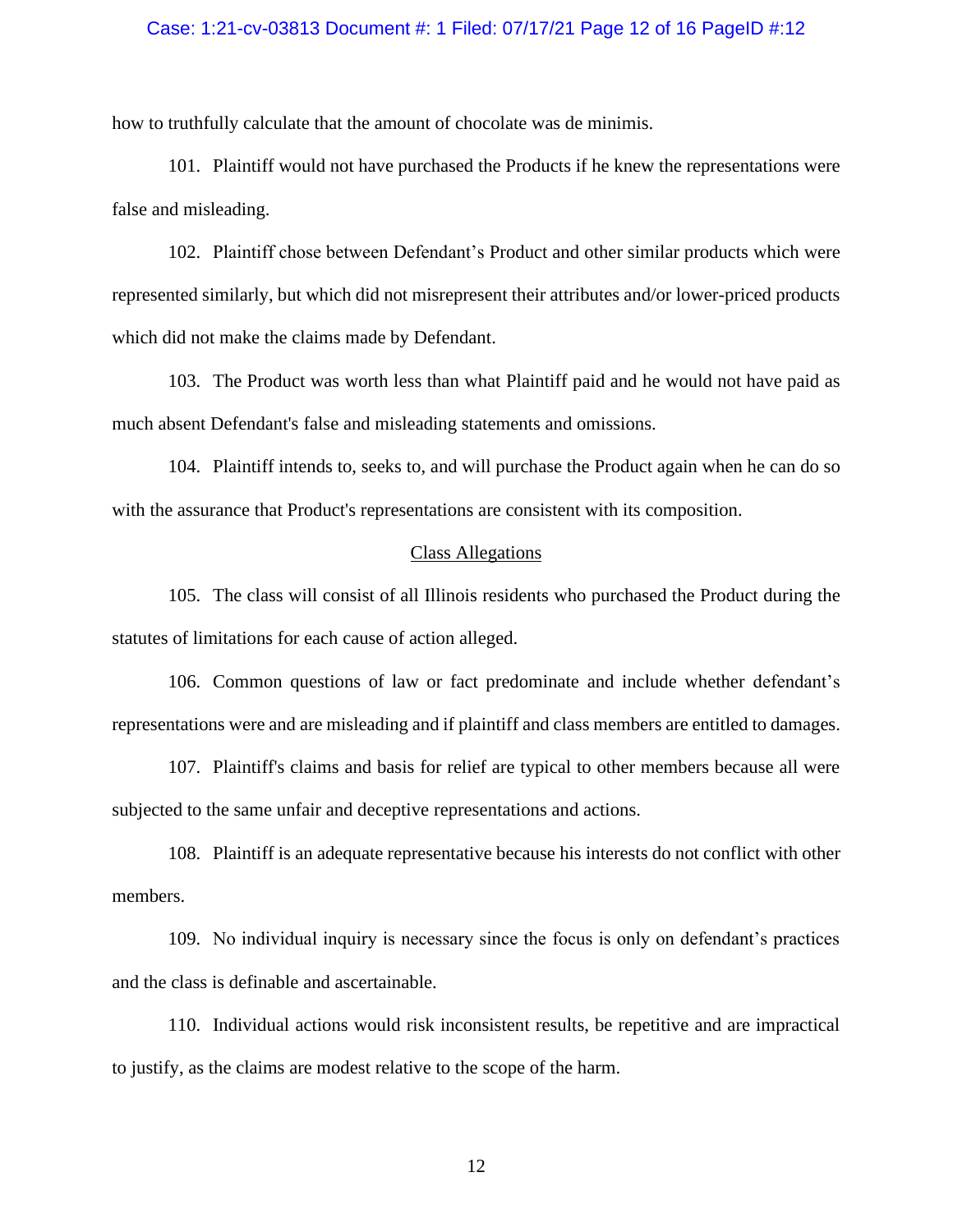### Case: 1:21-cv-03813 Document #: 1 Filed: 07/17/21 Page 13 of 16 PageID #:13

111. Plaintiff's counsel is competent and experienced in complex class action litigation and intends to protect class members' interests adequately and fairly.

112. Plaintiff seeks class-wide injunctive relief because the practices continue.

# Illinois Consumer Fraud and Deceptive Business Practices Act ("ICFA"), 815 ILCS 505/1, et seq.

### (Consumer Protection Statute)

113. Plaintiff incorporates by reference all preceding paragraphs.

114. Plaintiff and class members desired to purchase a Product with a coating that contained mostly or all chocolate ingredients from cacao beans instead of mainly substitutes such as vegetable oils and soybeans.

115. Defendant's false and deceptive representations and omissions are material in that they are likely to influence consumer purchasing decisions.

116. Defendant misrepresented the Product through statements, omissions, ambiguities, half-truths and/or actions.

117. Plaintiff relied on the representations.

118. Plaintiff and class members would not have purchased the Product or paid as much if the true facts had been known, suffering damages.

> Breaches of Express Warranty, Implied Warranty of Merchantability and Magnuson Moss Warranty Act, 15 U.S.C. §§ 2301, *et seq*.

119. The Product was manufactured, labeled and sold by defendant and expressly and impliedly warranted to plaintiff and class members that it's coating contained mostly or all chocolate ingredients from cacao beans instead of mainly substitutes such as vegetable oils and soybeans.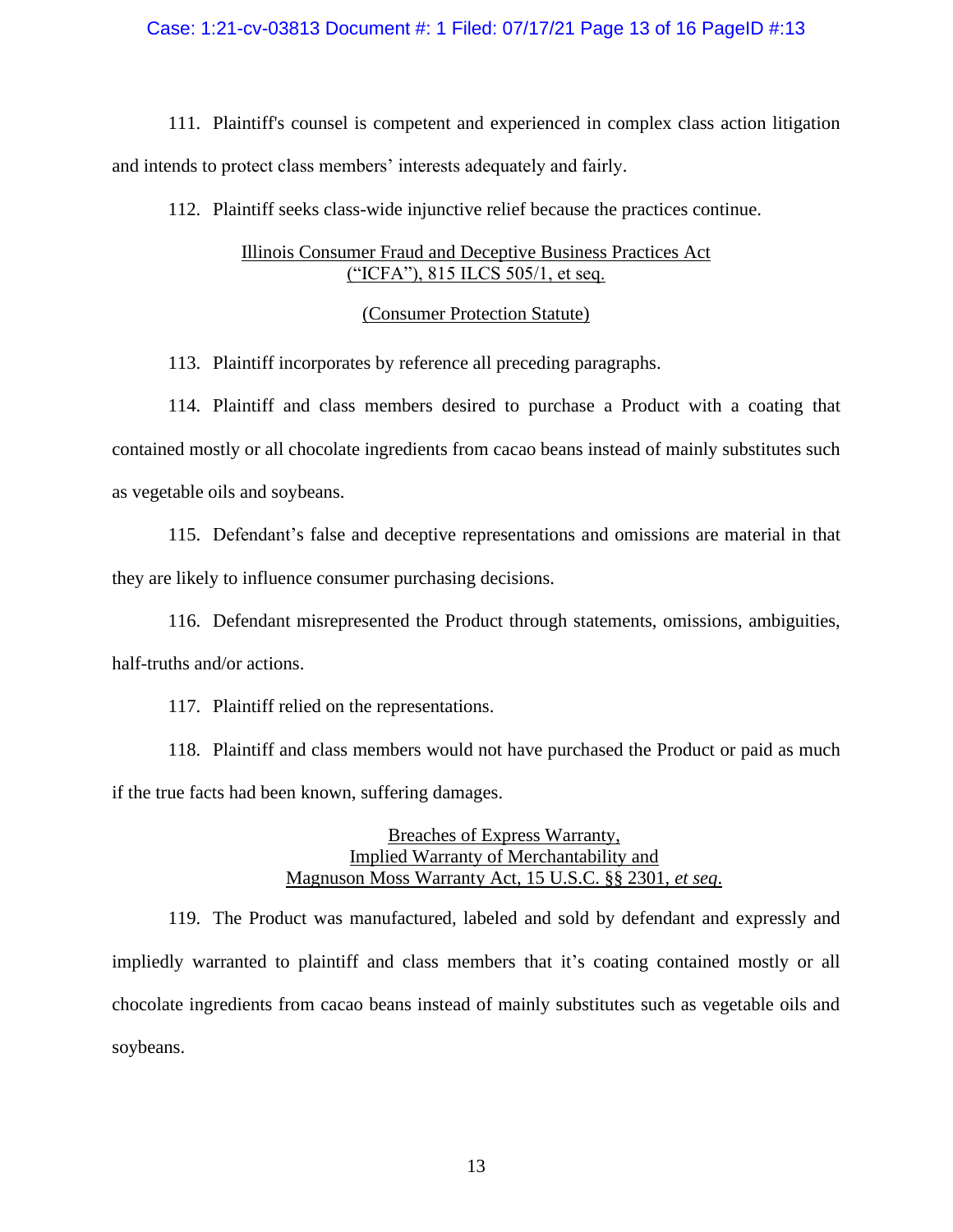### Case: 1:21-cv-03813 Document #: 1 Filed: 07/17/21 Page 14 of 16 PageID #:14

120. Defendant had a duty to disclose and/or provide non-deceptive descriptions and marketing of the Product.

121. This duty is based on Defendant's outsized role in the market for this type of Product.

122. Plaintiff provided or will provide notice to defendant, its agents, representatives, retailers and their employees.

123. Defendant received notice and should have been aware of these issues due to complaints by regulators, competitors, and consumers, to its main offices.

124. The Product did not conform to its affirmations of fact and promises due to defendant's actions and were not merchantable because they were not fit to pass in the trade as advertised.

125. Plaintiff and class members would not have purchased the Product or paid as much if the true facts had been known, suffering damages.

### Negligent Misrepresentation

126. Defendant had a duty to truthfully represent the Product, which it breached.

127. This duty is based on defendant's position, holding itself out as having special knowledge and experience this area.

128. The representations took advantage of consumers' cognitive shortcuts made at the point-of-sale and their trust in defendant.

129. Plaintiff and class members reasonably and justifiably relied on these negligent misrepresentations and omissions, which served to induce and did induce, their purchase of the Product.

130. Plaintiff and class members would not have purchased the Product or paid as much if the true facts had been known, suffering damages.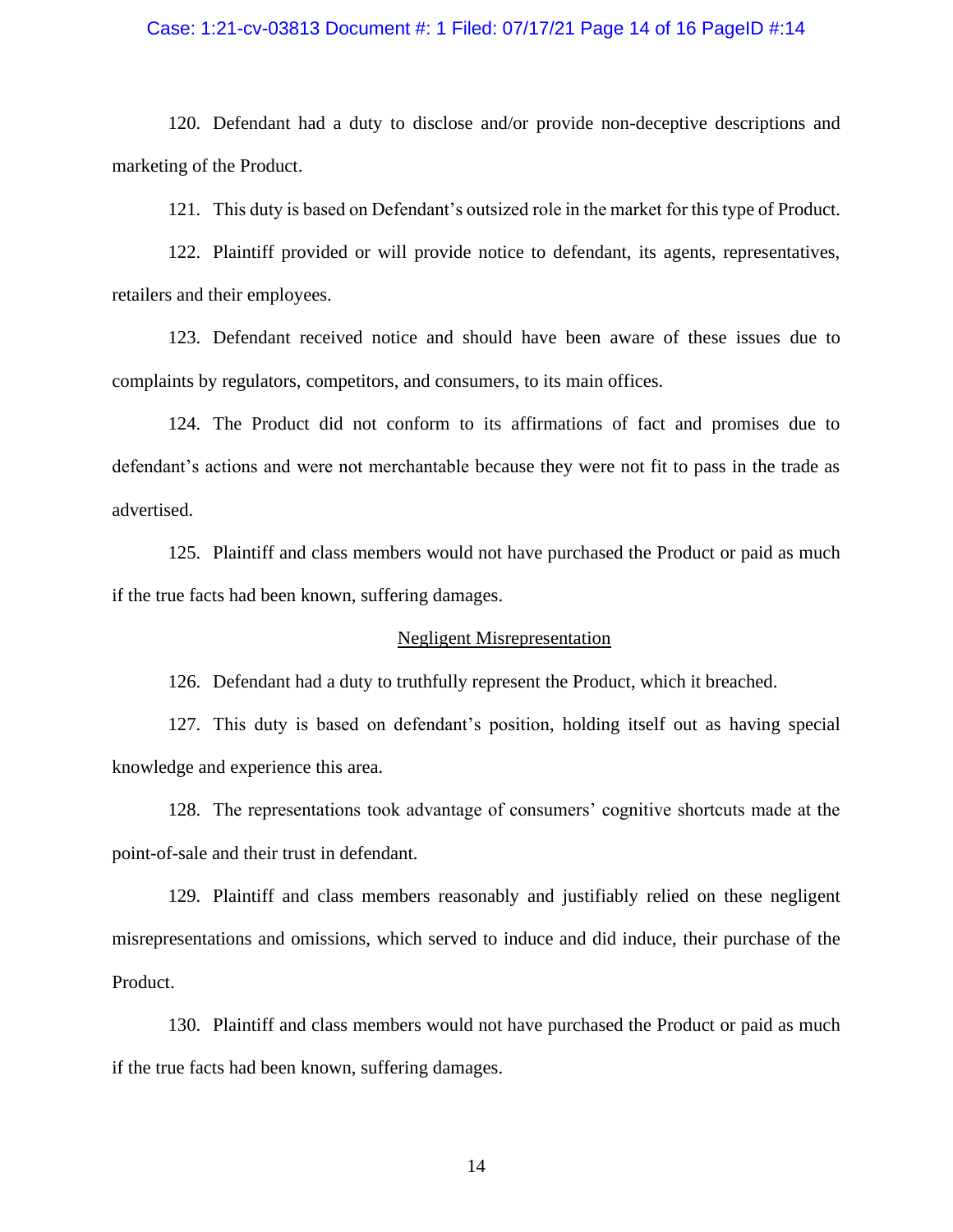#### Fraud

131. Defendant misrepresented and/or omitted the attributes and qualities of the Product, that they contained mostly or all chocolate ingredients from cacao beans instead of mainly substitutes such as vegetable oils and soybeans

132. Defendant's fraudulent intent is evinced by its knowledge that the Product was not consistent with its representations.

### Unjust Enrichment

133. Defendant obtained benefits and monies because the Product was not as represented and expected, to the detriment and impoverishment of plaintiff and class members, who seek restitution and disgorgement of inequitably obtained profits.

### Jury Demand and Prayer for Relief

Plaintiff demands a jury trial on all issues.

**WHEREFORE**, Plaintiff prays for judgment:

- 1. Declaring this a proper class action, certifying plaintiff as representative and the undersigned as counsel for the class;
- 2. Entering preliminary and permanent injunctive relief by directing defendant to correct the challenged practices to comply with the law;
- 3. Injunctive relief to remove, correct and/or refrain from the challenged practices and representations, and restitution and disgorgement for members of the class pursuant to the applicable laws;
- 4. Awarding monetary damages, statutory damages pursuant to any statutory claims and interest pursuant to the common law and other statutory claims;
- 5. Awarding costs and expenses, including reasonable fees for plaintiff's attorneys and experts; and